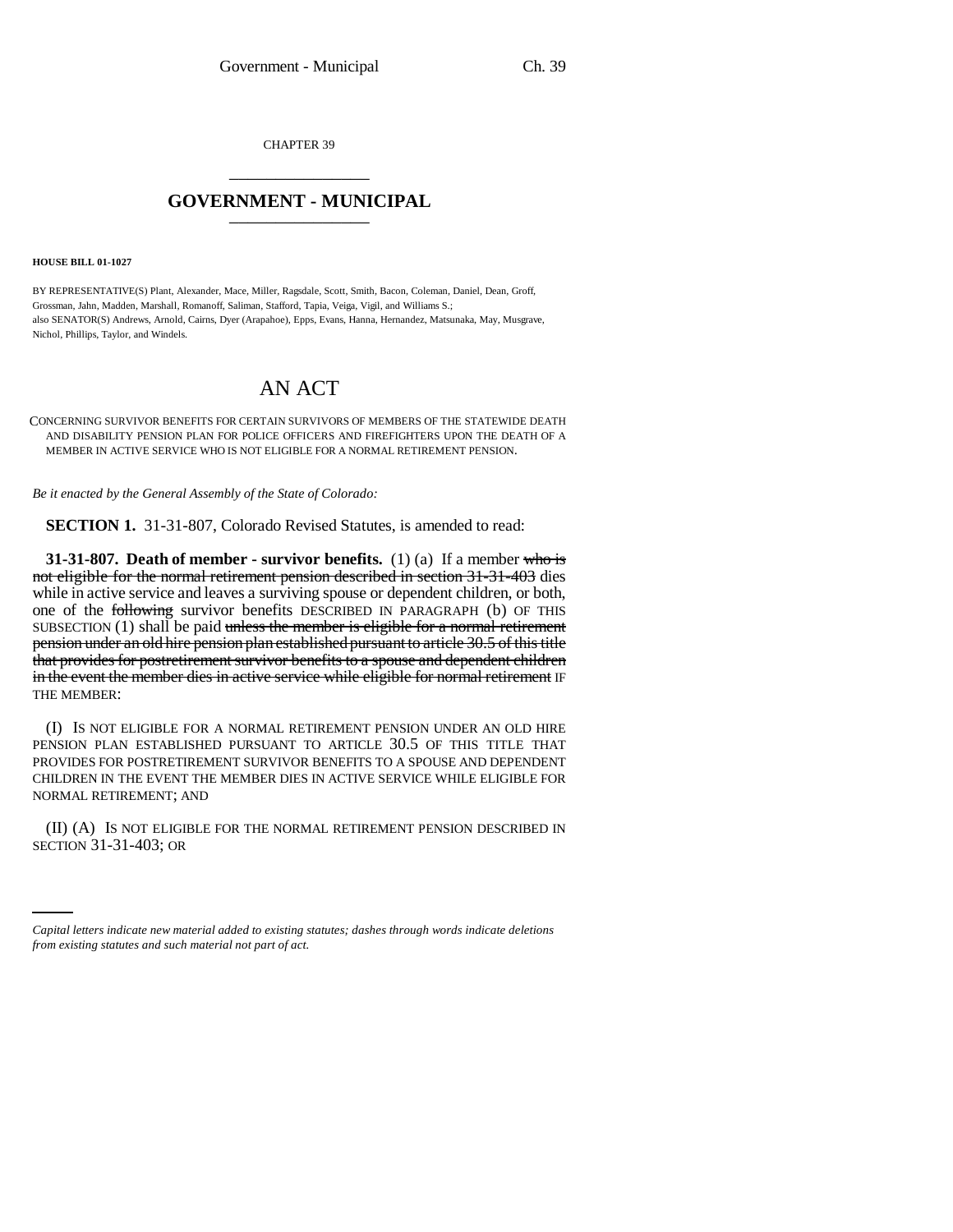Ch. 39 Government - Municipal

(B) HAS NOT REACHED AGE FIFTY-FIVE WITH TWENTY-FIVE YEARS OF ACCUMULATED SERVICE AS A MEMBER AND IS A PARTICIPANT UNDER THE STATEWIDE MONEY PURCHASE PLAN PURSUANT TO PART 5 OF THIS ARTICLE OR UNDER A LOCAL MONEY PURCHASE PLAN.

(b) ONE OF THE FOLLOWING SURVIVOR BENEFITS SHALL BE PAID IF THE REQUIREMENTS OF PARAGRAPH (a) OF THIS SUBSECTION (1) ARE SATISFIED:

 $(a)$  (I) When there is a surviving spouse and no dependent children, the monthly benefit shall be twenty-five FORTY percent of the monthly base salary paid to such member immediately preceding death. Plus one-half of one percent of such salary for each year of the member's active service in excess of twenty-five years, but such benefit shall not exceed thirty-five percent of such salary.

 $\langle \theta \rangle$  (II) When there is a surviving spouse and one dependent child, the monthly benefit shall be forty percent of the monthly base salary paid to such member immediately preceding death.

 $\left(\frac{e}{c}\right)$  (III) When there is a surviving spouse and two or more dependent children, the monthly benefit shall be fifty percent of the monthly base salary paid to such member immediately preceding death.

 $(d)$  (IV) When there is no surviving spouse and three or more dependent children, the monthly benefit shall be fifty percent of the monthly base salary paid to such member immediately preceding death.

 $(e)$  (V) When there is no surviving spouse and two dependent children, the monthly benefit shall be forty percent of the monthly base salary paid to such member immediately preceding death.

(f) (VI) When there is no surviving spouse and one dependent child, the monthly benefit shall be twenty-five FORTY percent of the monthly base salary paid to such member immediately preceding death.

(2) Any benefit provided in accordance with this section to the surviving spouse or dependent child of a member who dies while in active service shall terminate upon the death of the surviving spouse or upon the death marriage, or termination of dependency of such dependent child, as defined in section 31-31-801 (2), as applicable.

(3) (a) WHEN THERE IS A SURVIVING SPOUSE AND ONE DEPENDENT CHILD RESIDING IN A SEPARATE HOUSEHOLD FROM THE SURVIVING SPOUSE, THE SURVIVING SPOUSE SHALL RECEIVE TWENTY-FIVE PERCENT OF THE MONTHLY BASE SALARY AND THE CHILD SHALL RECEIVE THE BALANCE OF THE BENEFIT PURSUANT TO SUBPARAGRAPH (II) OF PARAGRAPH (b) OF SUBSECTION (1) OF THIS SECTION.

(b) WHEN THERE IS A SURVIVING SPOUSE AND TWO OR MORE DEPENDENT CHILDREN RESIDING IN A SEPARATE HOUSEHOLD FROM THE SURVIVING SPOUSE, THE SURVIVING SPOUSE SHALL RECEIVE TWENTY-FIVE PERCENT OF THE MONTHLY BASE SALARY AND THE CHILDREN SHALL RECEIVE THE BALANCE OF THE BENEFIT PURSUANT TO SUBPARAGRAPH (III) OF PARAGRAPH (b) OF SUBSECTION (1) OF THIS SECTION.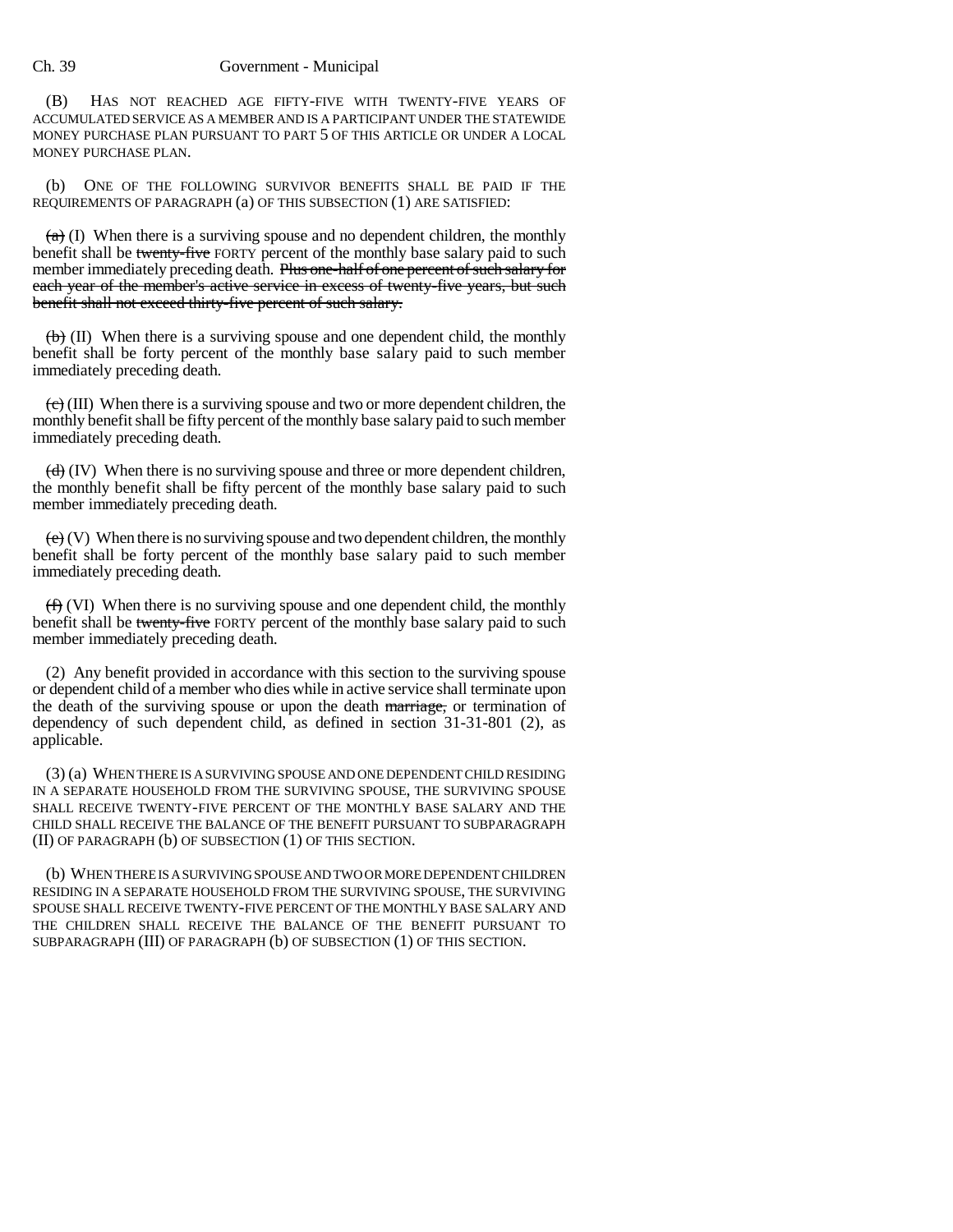(c) UPON THE TERMINATION OF THE BENEFIT PAYABLE TO THE CHILD OR CHILDREN PURSUANT TO PARAGRAPH (a) OR (b) OF THIS SUBSECTION (3), THE SURVIVING SPOUSE SHALL RECEIVE THE BENEFIT PURSUANT TO SUBPARAGRAPH (I) OF PARAGRAPH (b) OF SUBSECTION (1) OF THIS SECTION.

(4) IN THE EVENT THAT A SURVIVOR BENEFIT IS PAYABLE FOR THE BENEFIT OF MORE THAN ONE DEPENDENT CHILD OF THE MEMBER PURSUANT TO SUBPARAGRAPH (II), (IV), OR (V) OF PARAGRAPH (b) OF SUBSECTION (1) OF THIS SECTION AND THE DEPENDENT CHILDREN RESIDE IN SEPARATE HOUSEHOLDS FROM EACH OTHER, THE BENEFIT SHALL BE DIVIDED EQUALLY AMONG THE CHILDREN.

(5) ANY SURVIVING SPOUSE OR DEPENDENT CHILD RECEIVING BENEFITS PURSUANT TO SUBPARAGRAPH (I) OR (VI) OF PARAGRAPH (b) OF SUBSECTION (1) OF THIS SECTION PRIOR TO JANUARY 1, 2002, SHALL RECEIVE ANY INCREASED BENEFIT ESTABLISHED IN SUBPARAGRAPH (I) OR (VI) OF PARAGRAPH (b) OF SUBSECTION (1) OF THIS SECTION ON THE EFFECTIVE DATE OF THIS ACT, AS APPLICABLE.

**SECTION 2.** 31-31-807.5 (1), Colorado Revised Statutes, is amended, and the said 31-31-807.5 is further amended BY THE ADDITION OF THE FOLLOWING NEW SUBSECTIONS, to read:

**31-31-807.5. Death of member - line-of-duty - survivor benefits.** (1) (a) If a member who is not eligible for the normal retirement pension described in section 31-31-403 dies while in active service as the direct and proximate result of a personal injury sustained while performing official duties or as a result of an occupational disease arising out of and in the course of the member's employment and leaves a surviving spouse or dependent children, or both, one of the **following** survivor benefits DESCRIBED IN PARAGRAPH (b) OF THIS SUBSECTION  $(1)$  shall be paid unless the member is eligible for a normal retirement pension under an old hire pension established pursuant to article 30.5 of this title that provides for postretirement survivor benefits to a spouse and dependent children in the event the member dies in active service while eligible for normal retirement IF THE MEMBER:

(I) IS NOT ELIGIBLE FOR A NORMAL RETIREMENT PENSION UNDER AN OLD HIRE PENSION ESTABLISHED PURSUANT TO ARTICLE 30.5 OF THIS TITLE THAT PROVIDES FOR POSTRETIREMENT SURVIVOR BENEFITS TO A SPOUSE AND DEPENDENT CHILDREN IN THE EVENT THE MEMBER DIES IN ACTIVE SERVICE WHILE ELIGIBLE FOR NORMAL RETIREMENT; AND

(II) (A) IS NOT ELIGIBLE FOR THE NORMAL RETIREMENT PENSION DESCRIBED IN SECTION 31-31-403; OR

(B) HAS NOT REACHED AGE FIFTY-FIVE WITH TWENTY-FIVE YEARS OF ACCUMULATED SERVICE AS A MEMBER AND IS A PARTICIPANT UNDER THE STATEWIDE MONEY PURCHASE PLAN PURSUANT TO PART 5 OF THIS ARTICLE OR UNDER A LOCAL MONEY PURCHASE PLAN.

ONE OF THE FOLLOWING SURVIVOR BENEFITS SHALL BE PAID IF THE REQUIREMENTS OF PARAGRAPH (a) OF THIS SUBSECTION (1) ARE SATISFIED:

 $(a)$  (I) When there is a surviving spouse and no dependent children, the monthly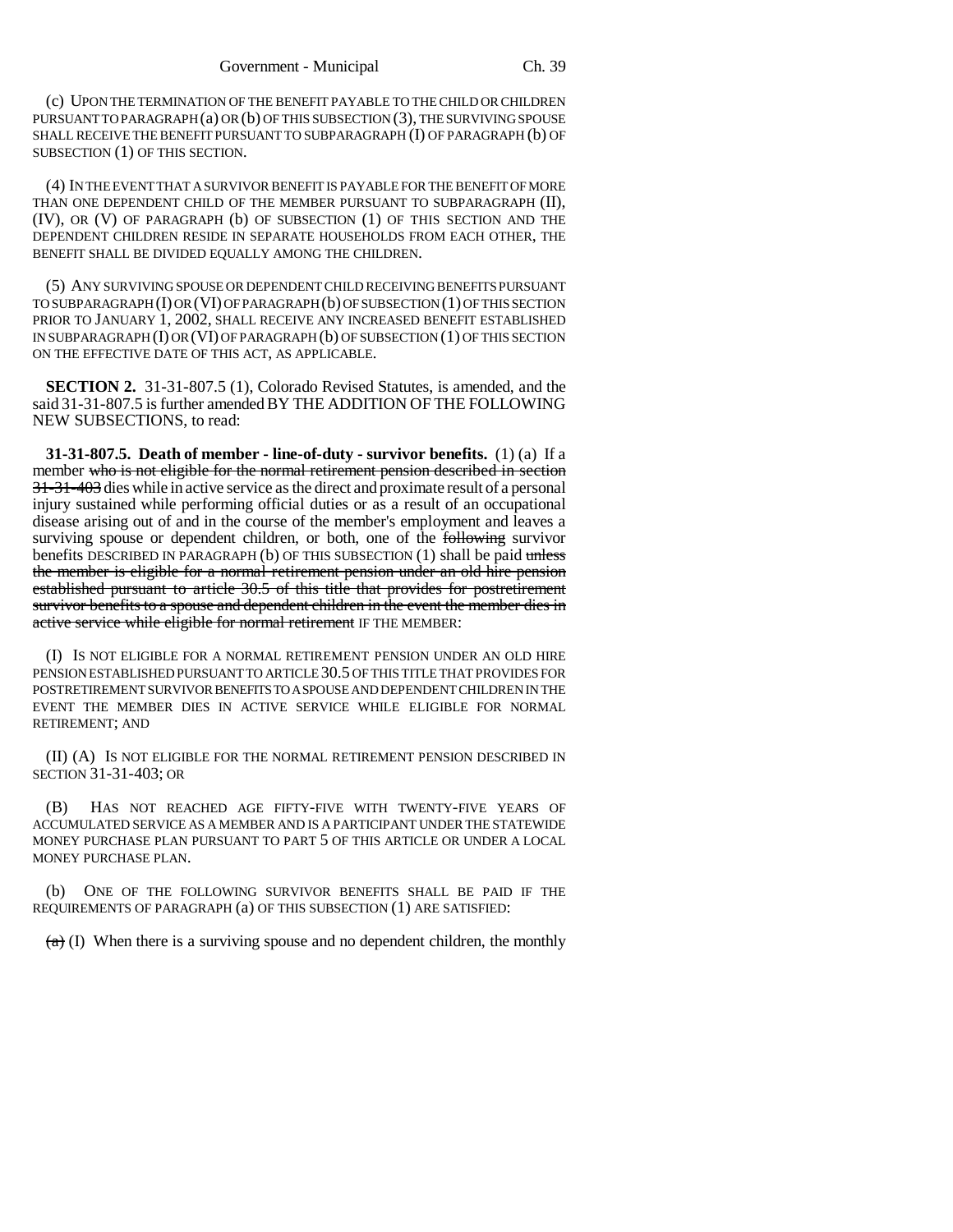## Ch. 39 Government - Municipal

benefit shall be twenty-five FORTY percent of the monthly base salary paid to such member immediately preceding death. Plus one-half of one percent of such salary for each year of the member's active service in excess of twenty-five years, but such benefit shall not exceed thirty-five percent of such salary.

 $\left(\mathbf{b}\right)$  (II) When there is a surviving spouse and one dependent child, the monthly benefit shall be forty percent of the monthly base salary paid to such member immediately preceding death.

 $\langle e \rangle$  (III) When there is a surviving spouse and two or more dependent children, the monthly benefit shall be fifty percent of the monthly base salary paid to such member immediately preceding death.

 $\left(\frac{d}{d}\right)$  (IV) When there is no surviving spouse and three or more dependent children, the monthly benefit shall be fifty percent of the monthly base salary paid to each member immediately preceding death.

 $(e)$  (V) When there is no surviving spouse and two dependent children, the monthly benefit shall be forty percent of the monthly base salary paid to such member immediately preceding death.

 $(f)$  (VI) When there is no surviving spouse and one dependent child, the monthly benefit shall be twenty-five FORTY percent of the monthly base salary paid to such member immediately preceding death.

(4) ANY BENEFIT PROVIDED IN ACCORDANCE WITH THIS SECTION TO THE SURVIVING SPOUSE OR DEPENDENT CHILD OF A MEMBER WHO DIES WHILE IN ACTIVE SERVICE SHALL TERMINATE UPON THE DEATH OF THE SURVIVING SPOUSE OR UPON THE DEATH OR TERMINATION OF DEPENDENCY OF THE DEPENDENT CHILD, AS DEFINED IN SECTION 31-31-801 (2), AS APPLICABLE.

(5) (a) WHEN THERE IS A SURVIVING SPOUSE AND ONE DEPENDENT CHILD RESIDING IN A SEPARATE HOUSEHOLD FROM THE SURVIVING SPOUSE, THE SURVIVING SPOUSE SHALL RECEIVE TWENTY-FIVE PERCENT OF THE MONTHLY BASE SALARY AND THE CHILD SHALL RECEIVE THE BALANCE OF THE BENEFIT PURSUANT TO SUBPARAGRAPH (II) OF PARAGRAPH (b) OF SUBSECTION (1) OF THIS SECTION.

(b) WHEN THERE IS A SURVIVING SPOUSE AND TWO OR MORE DEPENDENT CHILDREN RESIDING IN A SEPARATE HOUSEHOLD FROM THE SURVIVING SPOUSE, THE SURVIVING SPOUSE SHALL RECEIVE TWENTY-FIVE PERCENT OF THE MONTHLY BASE SALARY AND THE CHILDREN SHALL RECEIVE THE BALANCE OF THE BENEFIT PURSUANT TO SUBPARAGRAPH (III) OF PARAGRAPH (b) OF SUBSECTION (1) OF THIS SECTION.

(c) UPON THE TERMINATION OF THE BENEFIT PAYABLE TO THE CHILD OR CHILDREN PURSUANT TO PARAGRAPH (a) OR (b) OF THIS SUBSECTION (5), THE SURVIVING SPOUSE SHALL RECEIVE THE BENEFIT PURSUANT TO SUBPARAGRAPH (I) OF PARAGRAPH (b) OF SUBSECTION (1) OF THIS SECTION.

(6) IN THE EVENT THAT A SURVIVOR BENEFIT IS PAYABLE FOR THE BENEFIT OF MORE THAN ONE DEPENDENT CHILD OF THE MEMBER PURSUANT TO SUBPARAGRAPH (III), (IV), OR (V) OF PARAGRAPH (b) OF SUBSECTION (1) OF THIS SECTION AND THE